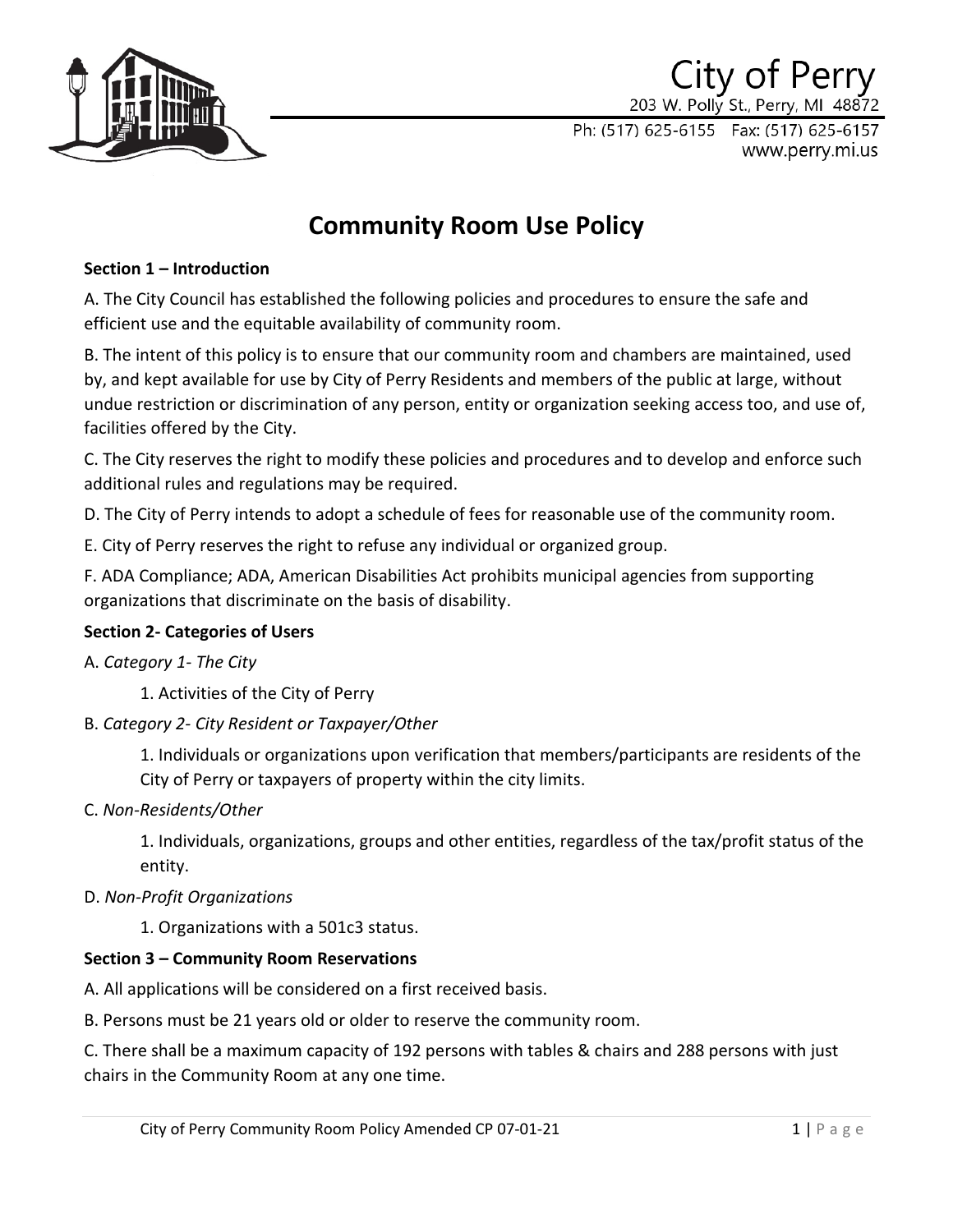D. Community Room can be utilized for weddings, receptions, open houses, large events, small events, funeral dinners, day-before decorating rental and meetings. Fee schedule is by resolution from Council according to the type of event and amount of expected people.

E. Council Chambers may be utilized for meetings only.

F. Projector/Speakers are available to rent for both the community room and council chambers. You will need to request an "Equipment Rental Agreement", which will address the terms and fees required for use of equipment.

G. Applicant must be made aware of the fact that the flooring of the Community Room, inasmuch as it is the original flooring of the building, contains some uneven areas.

H. No alcohol will be permitted at high school graduation open houses.

I. To reserve your date, deposits of \$100.00 are required 48 hours from the time requested; \$125.00 deposit if serving alcohol. (Ref. Sec. 4 (B) Reservation times must include set-up and tear down times.

J. Decorating on the day before reservation is available for an additional \$25.00 fee, if the community room is available.

K. Full payment of rental is due no later than the last City business day prior to rental date. The key shall be picked on the last City business day prior to rental.

L. Cancellations less than ten (10) days prior to the event or activity then \$25.00 of the original security deposit will be retained.

M. If applicant chooses not to clean the Community Room after use, he/she may pay to the City, in advance, a cleaning fee of one-hundred dollars (\$100.00).

1. If applicant chooses to pay the cleaning fee, Renters must still abide by Community Room Rules (Ref. Sec. 4(A)), except for the following items below:

a) Sweeping and mopping of floors.

b) Cleaning Restrooms.

c) Clean Kitchen-stove, refrigerator, sinks and counter tops.

N. Deposits shall be refunded to the applicant after the premises has been inspected by the City.

O. Regular Seasonal Users.

1. Rental fees are due the last Monday of the month prior to your reservation. Payments shall be made monthly but may be paid in its entirety.

2. Rental Agreements for the Community Room can be reserved three (3) months at a time. Continued rental agreements may be renewed one (1) month prior to current rental agreement. New rental agreements must be filled out and signed every three (3) months.

3. Deposit (check/debit-credit card) information must be current or updated every six (6) months.

4. City reserves the right to preempt the use of the community room with at least a ten-day notice to user.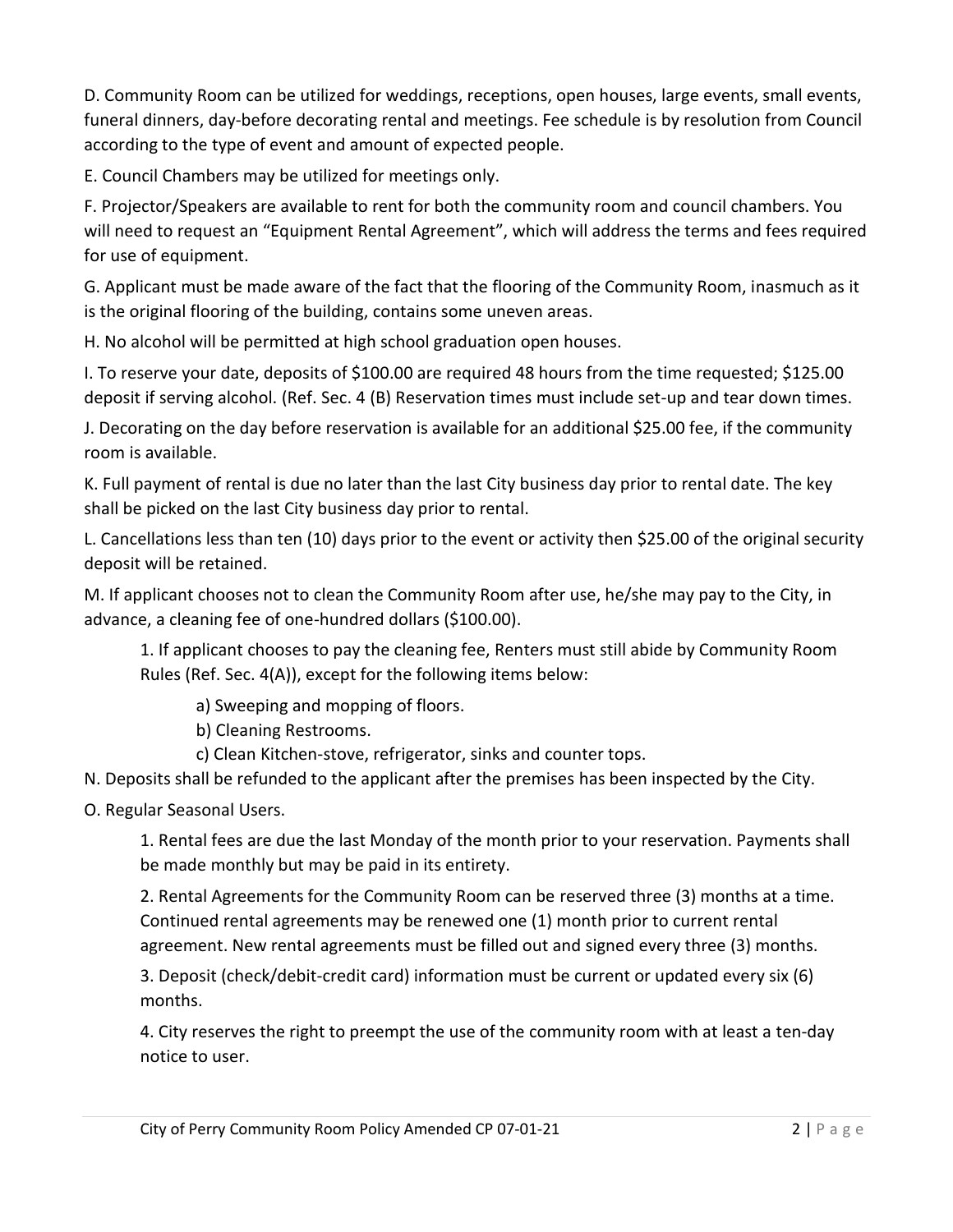5. Fees paid are nonrefundable and no credit will be allowed except if City preempts the use of community room in which case the fee paid for that day shall be applied to future use.

6. Deposit and cleaning fees shall be set forth by resolution of fees by Council.

P. The Mayor or his/her designee may waive the fee on an individual basis for a single use of the Community Room or Chambers.

Q. Damages to the premises, building, equipment and grounds caused by the applicant's use shall be reimbursed to the City of Perry.

R. Shall indemnify and hold harmless, the City of Perry against any and all liability to persons or property brought within the Community Center or upon the property of the City by the Applicant, its members agents or anyone acting on the applicant's behalf.

S. If alcohol is found used at the event, after the fact, applicant will be charged the alcohol rental rate.

T. No smoking anywhere in the building. Do not throw butts on the ground because that will be cause for not receiving deposit refund.

## **Section 4 – Rules**

A. Community Room Rules

- 1. There shall be no music in the Community Room after 1:00 a.m.
- 2. Must supply his/her own dishes, silverware, towels, etc.
- 3. Use Community Room kitchen facilities only during your reserved date.
- 4. Do not allow any person, for any reason, to sit or stand on the windowsills.

5. Front door may not be propped open during your event. Deposit may be forfeited if this is rule violated.

6. An inspection of the building and surrounding area will be made after rental. In the event that there is damage to the Community Room(s) and /or contents, or failure to return the Community Room and /or contents to their original condition, there may be a forfeiture of all or a portion of your deposit.

## 7. Set-Up/Decorating

a. He/she shall use a ladder and shall not use a table or chairs to stand on while decorating community room.

b. All decorations must be FREE STANDING. There shall be nothing attached to the walls and floor. Fastening, hanging and/or sticking any objects to the walls is strictly prohibited. Permanent hooks (do not move) are installed to allow hanging of lights, bows, tulle, etc.

c. Magnetic hooks are acceptable to use on ceiling tiles. Hanging items from ceiling that cause damage will result in reimbursing City of Perry repair costs.

d. Glitter and Confetti are not allowed.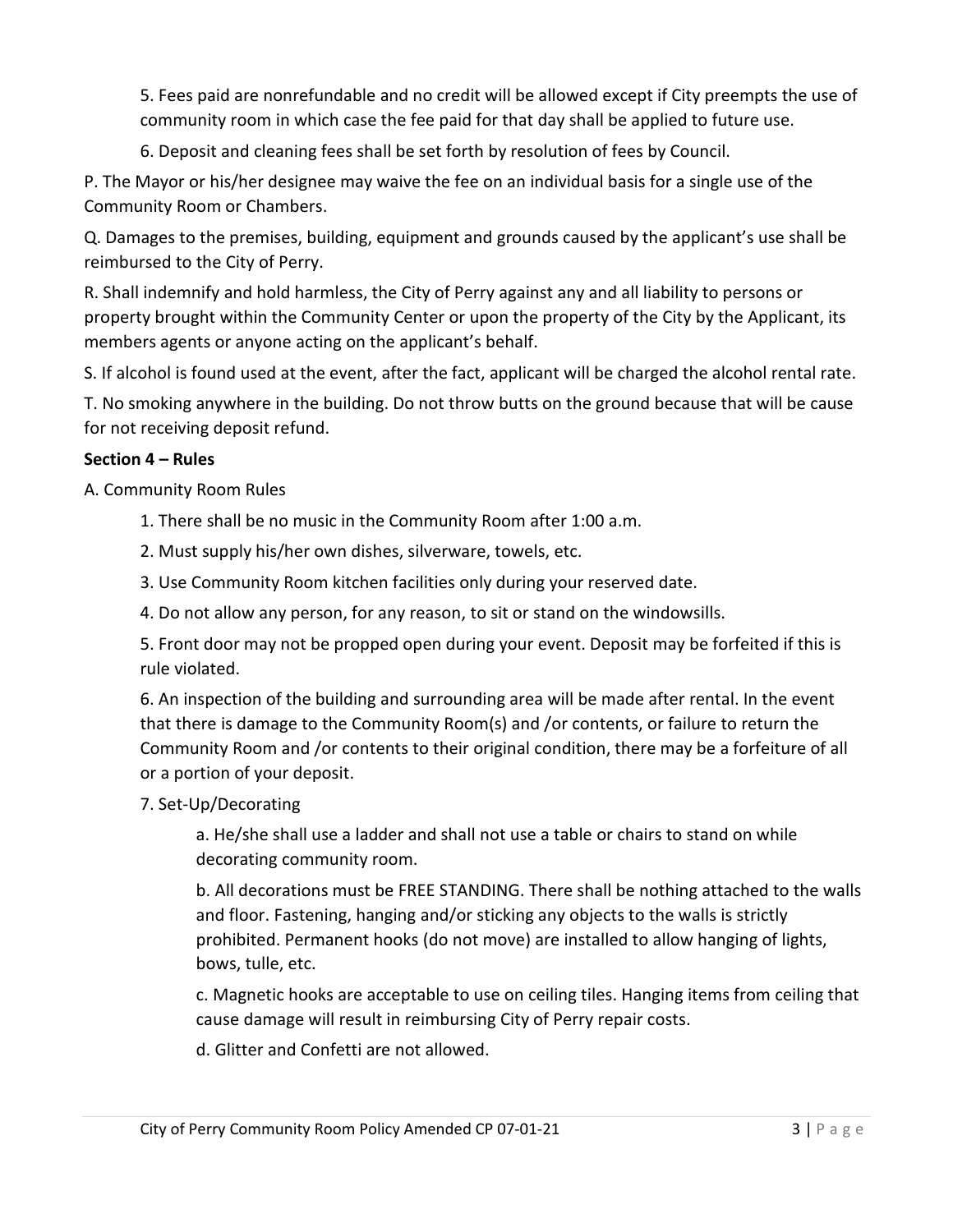e. Candles are permitted but must be in a container/holder of sufficient size. Candles are PROHIBITED on the window sill.

## 8. Clean-up/Departure

a. Remove all tape from tables, chairs and windows. All tables and chairs shall be washed and cleaned.

b. Fold all chairs used and place the same on the chair caddy, which shall be returned to the storage room when full.

c. Sweep and mop all floors after use, including restroom floors, using cold water, without chemicals.

d. Clean the stove, refrigerator, sinks and counter tops.

e. Clean all restrooms. Extra supplies for the restrooms will be left in the storage closet at the end of the hallway.

f. Remove all trash from the premises, without exception, and supply his/her own trash bags. Trash may be placed in the receptacle located on the south end of the building, in the parking area.

g. Remove all signs you hang inside or outside the building.

h. Return thermostat to original setting. (Summer 75°/ Winter 65°)

i. Check all doors to make sure they are tightly closed and locked. (All windows are permanently locked.)

j. When departing the premises, leave the key to the Community Center in the drop box located on the column in front of the doors entering the building.

#### B. Rules for Serving Alcohol

1. Alcoholic beverages may not be sold on the premises, nor may be taken out of the Community Room.

2. No ticket to the event may be sold, nor will any other form of cost sharing be allowed.

3. Applicant shall take full responsibility for any underage drinking or intoxicated persons on the premises.

4. Applicant shall provide at your sole expense, liability insurance, including property damage with a \$500,000.00 acord form from homeowners' insurance, which shall name City of Perry as additional insured.

5. Applicant must present a certificate or proof of insurance before or at the time you pick up the key for your reservation.

6. Furnishing, possession and consumption of all alcoholic beverages shall be restricted and confined to the Community room and shall not extend to the bathrooms, entrance lobbies, elevator, kitchen, halls, offices or stairwells that are adjacent thereto.